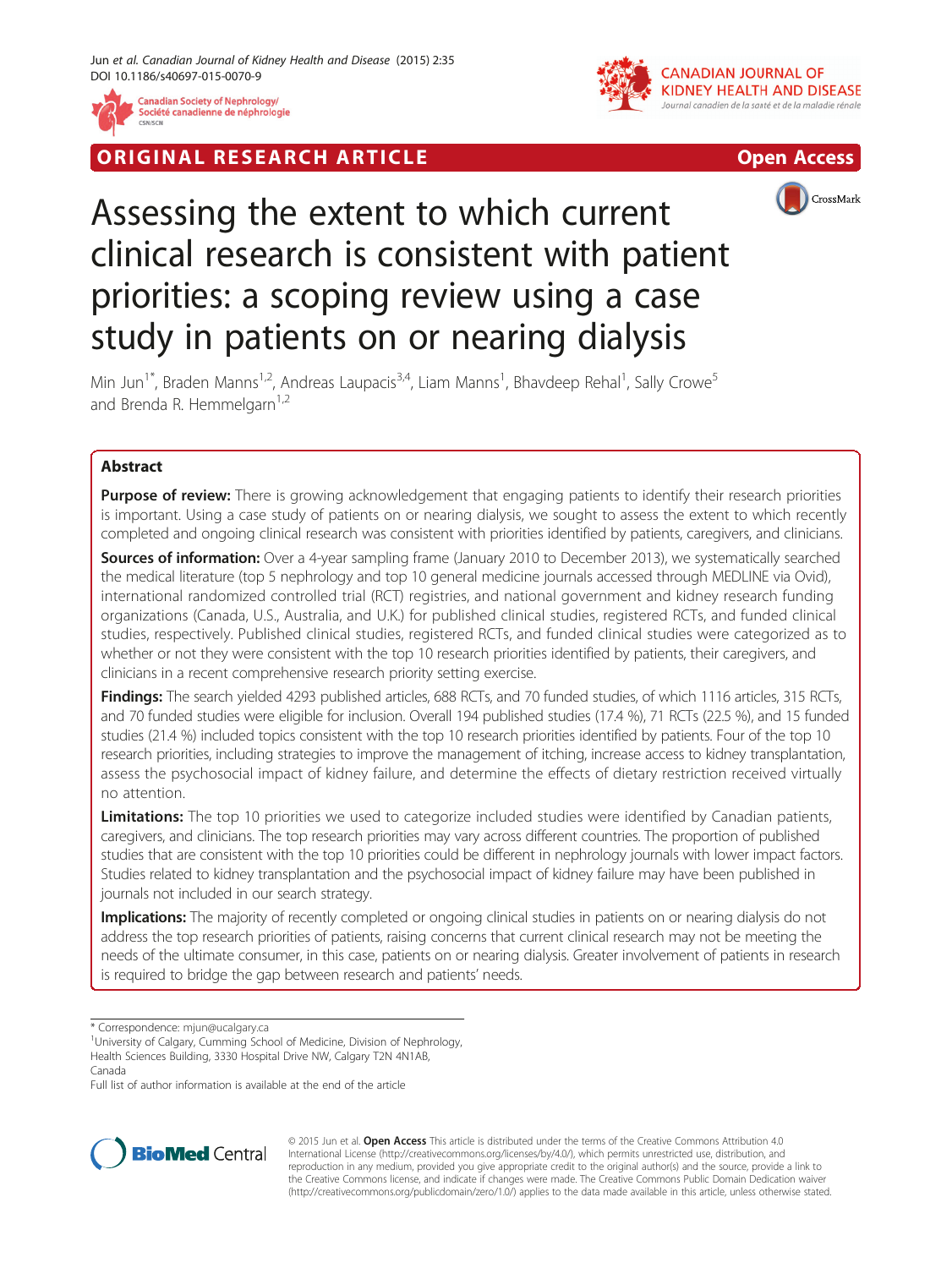## Abrégé

Objectifs de l'étude: Il apparait de plus en plus important de consulter les patients afin de mieux répondre à leurs attentes vis-à-vis de la recherche clinique. Lors d'une étude de cas faite sur des patients en dialyse ou sur le point d'en entreprendre une, nous avons voulu savoir à quel point les études cliniques en cours ou complétées récemment étaient en accord avec les priorités de recherche établies par les patients, le personnel soignant et le personnel clinique.

Sources: Pour ce faire, nous avons dressé un portrait de la situation sur une période de quatre ans (de janvier 2010 à décembre 2013). Nous avons passé en revue de façon systématique la littérature médicale (les cinq meilleures revues scientifiques en néphrologie et les dix journaux de médecine générale les plus cités accessibles sur MEDLINE via Orbid) ainsi que les registres internationaux d'essais cliniques. Nous avons répertorié les études cliniques publiées, les essais cliniques déposés et les études cliniques financées au privé parmi les publications gouvernementales à l'international (Canada, États-Unis, Australie et Royaume-Uni) et les rapports des organismes finançant la recherche sur les maladies du rein. Nous voulions évaluer la cohérence entre les objectifs et résultats de ces recherches et les dix principales attentes des patients, du personnel soignant et du personnel clinique face à celles-ci.

Constatations: La recherche a mené à une liste de 4293 articles publiés, 688 essais cliniques et 70 études cliniques financées, de laquelle 1116 articles, 315 essais cliniques et 70 études cliniques financées étaient admissibles à satisfaire nos critères de recherche. Finalement, seulement 194 articles publiés (17.4 %), 71 essais cliniques (22.5 %) et 15 études financées (21.4 %) mentionnaient l'une ou l'autre des dix priorités de recherche établies par les patients, le personnel soignant ou le personnel clinique. Quatre de leurs préoccupations principales, soit la façon d'améliorer le traitement des démangeaisons, l'accès accru aux transplantations rénales, l'évaluation de l'impact de l'insuffisance rénale au point de vue psychosocial chez le patient atteint ainsi que la détermination des risques potentiels posés par les restrictions alimentaires sévères, n'ont reçu que très peu d'attention parmi les sources passées en revue.

Limites de l'étude: La liste des dix priorités de recherche utilisée pour classer l'information recueillie parmi les sources citées avait été établie par des patients, du personnel soignant et du personnel clinique canadien seulement. Ces priorités pourraient varier d'un pays à l'autre. Aussi, le passage en revue des journaux de néphrologie de moindre importance aurait possiblement mené à des résultats différents. Il est tout à fait possible que des études sur l'impact au point de vue psychosocial de l'insuffisance rénale aient été publiées dans des journaux n'ayant pas fait partie de notre stratégie de recherche.

Conséquences: Il ressort de cela que la majorité des études cliniques en cours ou complétées dans les dernières années ayant été faites sur des patients en dialyse ou sur le point d'en entreprendre une n'abordait pas les principales attentes des patients. Ce fait est préoccupant puisqu'il implique que la recherche actuelle ne répond pas adéquatement aux besoins des gens à qui elle s'adresse ultimement. Par conséquent, l'implication plus directe des patients dans la recherche est requise pour établir des ponts et réduire l'écart entre celle-ci et les besoins réels des usagers.

## What was known before

There is increasing recognition of the importance of conducting patient-oriented research, that is, research which focuses on the priorities and outcomes relevant to patients, as indicated by the establishment of national initiatives such as the Strategy for Patient Oriented Research (SPOR) in Canada and the Patient-Centered Outcomes Research Institute (PCORI) in the United States.

## What this adds

We found that approximately only 1 in 5 current clinical research in dialysis addressed 1 of the top 10 research priorities identified by dialysis patients, their caregivers, and clinicians, highlighting the critical gap between current research in dialysis and what dialysis patients consider to be high priority.

## Background

There is increasing recognition of the importance of patient-oriented research, defined as the design and conduct of research that respects and focuses on the priorities and outcomes relevant to patients [\[1](#page-8-0)–[3](#page-8-0)]. It is felt that by addressing the needs of those who are most impacted by their disease, research will be better able to inform clinicians, health systems managers, policy makers, and patients themselves about the most appropriate and effective care.

Although there is increasing focus on the importance of conducting research relevant to patients in Canada (Strategy for Patient-Oriented Research [SPOR]), the US (Patient-Centered Outcomes Research Institute [PCORI]) and elsewhere, the proportion of funding currently directed towards patient-oriented research is modest. [[4](#page-8-0)]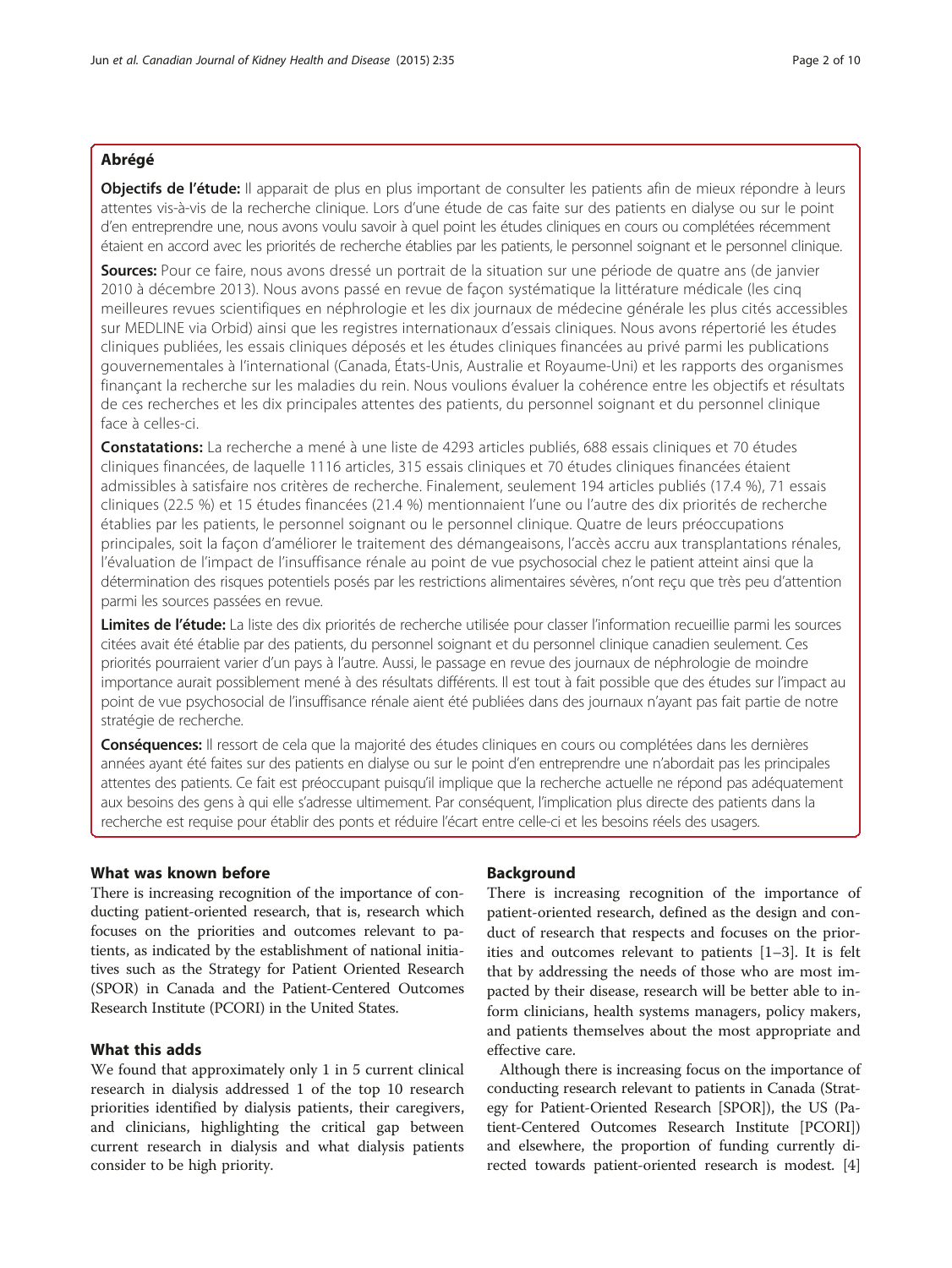Given this and the fact that patients and their caregivers have not traditionally been well represented in health research and priority-setting activities [\[1](#page-8-0), [5, 6\]](#page-8-0), current research may not address the most important areas of concern for patients and their caregivers. Evidence about the extent of this potential disparity is limited and dated, but suggests that there may be discrepancies between current research and patient priorities [\[7\]](#page-8-0).

Recently, the top 10 research priorities of Canadian patients on or nearing dialysis, and the caregivers and clinicians who care for them, were identified [\[8](#page-8-0)] using a method developed by the James Lind Alliance, which brings together patients, caregivers and clinicians to identify the most important uncertainties for research [[9](#page-8-0)]. Based on this case study of patients on or nearing dialysis, the objective of this study was to determine the extent to which research recently published in high impact general medicine and nephrology journals and ongoing clinical research is consistent with the top priorities of patients.

## Methods

#### Data sources and search strategy

We conducted a scoping review [\[10\]](#page-8-0), based on a protocol developed *a priori*, to systematically identify clinical research studies published, registered, or funded that focused on adult patients on or nearing dialysis between January 1, 2010 and December 31, 2013 from 3 sources based on relevant medical subject headings and text words (Table 1; see Additional file [1](#page-8-0) for search strategy). For published clinical research studies (irrespective of intervention, comparator, outcome, or study type), we examined the top 10 general medicine and top 5 nephrology journals (based on impact factors from the ISI Web of Knowledge Journal Citation Reports) accessed through MEDLINE via Ovid (2010–2013). To assess registered randomized controlled trials (RCTs; irrespective of intervention, comparator, or outcome), we examined the World Health Organization International Clinical Trials Registry Platform which indexes RCT registries of the U.S., U.K, countries of the European Union, Africa, and 11 countries in Asia, South America, and the Caribbean

([http://apps.who.int/trialsearch/\)](http://apps.who.int/trialsearch/). An RCT was defined as a study involving the random allocation of participants to treatment arms or a study using a cross-over design. To assess recently funded studies (irrespective of intervention, comparator, outcome, or study type), we examined publicly searchable websites of national government and kidney research funding organizations of 4 countries: Canada, U.S., Australia, and U.K. Links to the websites are provided in Additional file [1](#page-8-0). All searches were without language restriction.

#### Study selection

Two reviewers independently screened abstracts of published articles, registered RCTs, and funded studies for eligibility. Studies were deemed eligible and included in the review if they were original clinical investigations including adult (≥18 years) patients on or nearing chronic dialysis (hemodialysis, peritoneal dialysis, or both). A clinical investigation was defined as a study assessing disease prevention, management (including detection, diagnosis, prognosis, and assessment of treatments), and other studies related to the impact of healthcare systems on outcomes. Clinical investigations included translational research, defined as studies based on the collection of human blood or tissue samples to assess biomarkers or imaging technologies. Studies in basic science, defined as pre-clinical laboratory-based studies (e.g. animal models) concerned with understanding the basic mechanisms of disease (biological or physiological) were excluded. For the search of studies funded by research funding organizations, we included only operating grants that supported the conduct of research; grants supporting individuals such as fellowship awards, were excluded. Studies conducted in kidney transplant recipients were excluded; however, studies aimed at strategies to increase kidney transplantation (e.g. access to kidney transplantation) were included. Studies which included only patients with earlier stages of CKD (defined as patients being >1 year from expected dialysis) were excluded. Any disagreements in the inclusion of studies were adjudicated by a third reviewer.

**Table 1** Summary of the search strategy and the inclusion and exclusion criteria for the review

|                    | Published studies                                                                                                        | Registered trials                                     | Funded studies                                                                          |  |  |
|--------------------|--------------------------------------------------------------------------------------------------------------------------|-------------------------------------------------------|-----------------------------------------------------------------------------------------|--|--|
|                    | Sources searched Top 10 ranked general medicine and top 5<br>ranked nephrology journals                                  | WHO International Clinical<br>Trial Registry Platform | National and kidney research funding organizations<br>of Canada, USA, Australia, and UK |  |  |
| Study period       | $2010 - 2013$                                                                                                            |                                                       |                                                                                         |  |  |
| Inclusion criteria | Clinical investigations <sup>a</sup> including adults ( $\geq$ 18 years of age) on or nearing dialysis (HD, PD, or both) |                                                       |                                                                                         |  |  |
| Exclusion criteria | Studies in basic science (pre-clinical)                                                                                  |                                                       |                                                                                         |  |  |
|                    | Studies which included only patients with earlier stages of CKD                                                          |                                                       |                                                                                         |  |  |

<sup>a</sup>A clinical investigation was defined as a study assessing disease prevention, management, and other studies related to the impact of healthcare systems on patient outcomes; HD hemodialysis, PD peritoneal dialysis; CKD chronic kidney disease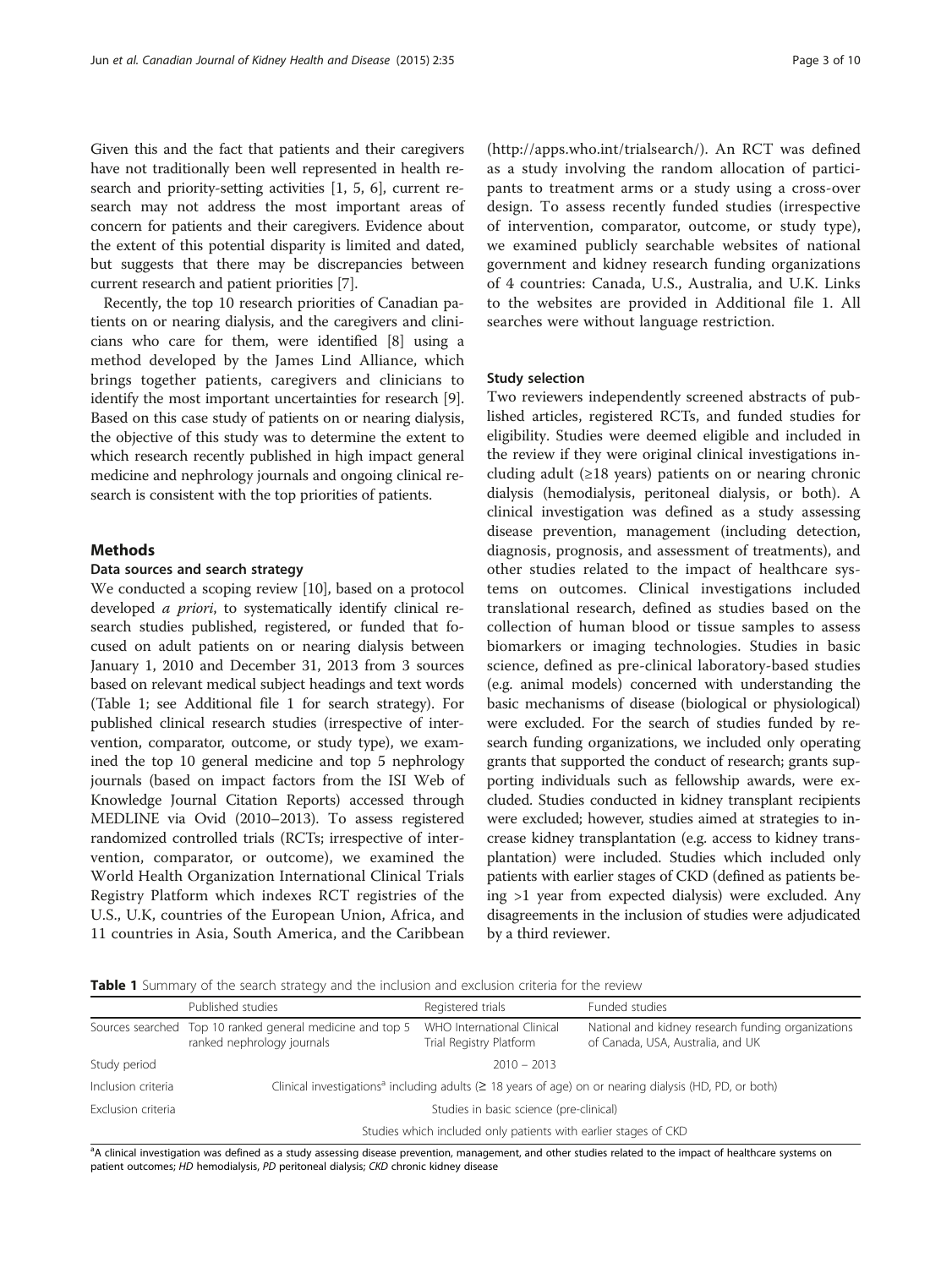#### Data extraction

Data from eligible studies were abstracted independently by 2 reviewers using standardized spreadsheets; discrepancies in the extracted data were reviewed and resolved by a third reviewer. The data abstracted included the year the study was published, registered, or funded, the type of dialysis (pre-dialysis, hemodialysis, peritoneal dialysis, or both dialysis modalities), study design (RCT or observational), the funding type (academic [including public funding] or commercial), and the total funded amount (for studies identified through national and kidney research funding organizations). We also determined whether relevant studies assessed outcomes of importance to patients as their primary outcome of interest– defined as all-cause mortality, myocardial infarction, stroke, heart failure, and quality of life [assessed by a range of surveys or instruments as defined by authors]). Surrogate outcomes such as biochemical markers (e.g. iron and phosphate) were not considered clinically important outcomes for patients.

#### Data synthesis

#### The top 10 dialysis research priorities

The top 10 dialysis research priorities were identified through a survey of Canadian adult patients on or nearing dialysis, their caregivers, and health care professionals (total of 317 including 173 patients, 107 health care professionals, and 37 caregivers), followed by an in-person workshop of 34 people based on the James Lind Alliance method [[9](#page-8-0)]. The top 10 research priorities included topics related to determining ways to enhance communication among patients and care providers, dialysis modality options, management of itching, access to kidney transplantation, psychosocial impact of kidney failure, cardiovascular health, dietary restrictions, management of depression, management of complications arising from dialysis, and vascular access (Table 2). Details about the methodology used is provided elsewhere [\[8](#page-8-0)].

## Categorization of studies

Two reviewers independently allocated the eligible studies into 1 of the 10 research priorities identified by patients and caregivers. If the study did not match any of the top 10 priorities, it was categorized as not being consistent with the top 10 priorities. Any disagreements were resolved by discussion and consensus. Agreement between the 2 reviewers regarding the categorization of abstracts according to the top 10 priorities was calculated using the kappa statistic [[11\]](#page-8-0). As it was also deemed important to describe the studies that did not address the top 10 priorities, studies which did not match at least 1 of the top 10 priorities were categorized using a taxonomy of kidney research topics established by the American Journal of Kidney Diseases (AJKD),

## Table 2 The top 10 dialysis research priorities [[8\]](#page-8-0)

Top 10 dialysis research priorities identified by dialysis patients, their carers, and clinicians

1. What is the best way of informing patients with kidney failure about the advantages and disadvantages of different forms of dialysis; and how can we ensure that people get the right information, at the right time, and in the right way to ensure informed decision-making?; How can communication between patients with kidney failure and health care providers be improved, and does enhanced communication (including providing test results) increase patients' ability to participate in the management of their condition?

2. How do the different dialysis modalities compare with one another in terms of their impact on quality of life and mortality, and are there specific patient factors that make one modality better for some patients with kidney failure than others?; How can hemodialysis be tailored to a patient [in terms of: length, frequency, location and schedule (e.g. day/ night-time)] to enhance effectiveness and quality of life?

3. What are the causes and effective treatment(s) of, and ways to prevent, itching in dialysis patients?

4. What is the best strategy to increase kidney transplantation; including access to transplantation, increasing the efficiency of the recipient workup, and increasing the availability of donor kidneys?

5. What is the psychological and social impact of kidney failure on patients, their family, and other caregivers, and can this be reduced?

6. What are the best ways to promote heart health in dialysis patients, including management of blood pressure?

7. For people with kidney failure, what is the impact of each of the dietary restrictions (sodium, potassium, phosphate) separately, and when taken in combination, on important outcomes including quality of life?

8. What are the best ways to manage or prevent complications that occur during or shortly after the hemodialysis treatment itself (i.e. low blood pressure, cramping, nausea, headaches)?

9. What are the causes and effective treatment(s) of depression in dialysis patients?

10. What is the best type of access (among both new and existing varieties) for people on hemodialysis?

which includes 41 major research topics in kidney disease. This taxonomy includes acute kidney injury (AKI) as a research area but because the identification of the top 10 research priorities was focused on chronic dialysis patients, we excluded all studies assessing acute dialysis in patients with AKI.

Seven of the top 10 research priorities identified by patients and caregivers (determining ways to enhance communication among patients and care providers, dialysis modality options, access to kidney transplantation, cardiovascular health, dietary restrictions, management of complications arising from dialysis, and vascular access) overlap with 7 of the 41 research topic areas identified by AJKD ("Cardiovascular disease", "Hemodialysis", "Nutrition", "Hypertension", "Peritoneal dialysis", "Quality of life", and "Transplantation"). In some cases, recently published papers, registered RCTs, or currently funded research were focused on 1 of the patient priorities (e.g. effect of beta-blockers on cardiovascular outcomes); in these cases the studies were classified as addressing 1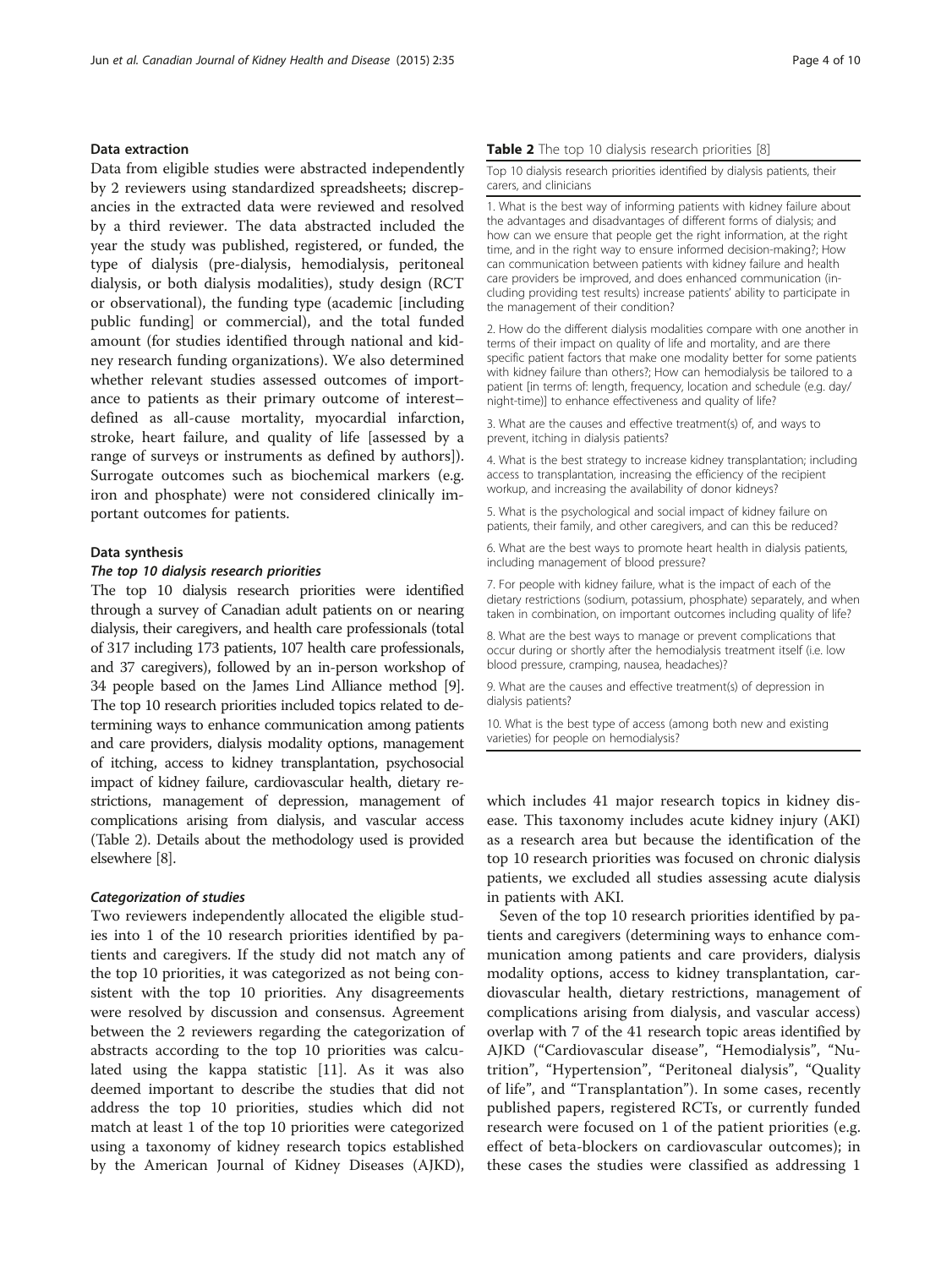of the patient-identified research priorities. In other cases (e.g. a study investigating for an association between cardiovascular disease and cognitive function in hemodialysis patients), even though the research was related to a broad topic identified by patients (e.g. heart health), it was felt not to be focused on 1 of the patient priorities and was not classified as addressing 1 of the patient-identified research priorities.

The proportion of eligible studies that addressed each of the top 10 priorities across the published medical literature, international RCT registers, and national and kidney research funding organizations was determined and displayed graphically. Descriptive statistics were performed using Stata version 11 (StataCorp, College Station, Texas).

## Results

## Search results and characteristics of the included studies

Our initial search yielded 4293 published articles from the medical literature and 688 RCTs in the international RCT registries. Of these, 1116 articles and 315 RCTs were eligible for inclusion in our review. Studies were excluded because they were not original investigations (e.g. reviews), included patients with earlier stages of CKD not requiring dialysis, included critically ill patients with AKI, or because they were duplicates of studies already identified (Fig. 1). The search of major national and kidney research funding organizations in Canada, U.S., Australia, and U.K. yielded 70 eligible studies. Among the eligible studies identified from the medical literature, international RCT registries, and national and kidney research funding organizations, the majority of studies assessed chronic hemodialysis exclusively (55.7, 70.5 and 48.5 %, respectively; Table [3](#page-5-0)). The majority of studies identified from the medical literature and funding organizations were observational studies (87.9 and 90 %, respectively). Only a minority of identified studies included patient-relevant clinical outcomes as the primary outcome of the study (30.9, 15.9, and 32.9 %, respectively).

## The extent to which published or ongoing studies addressed the top 10 research priorities

There was good agreement between the 2 reviewers for the categorization of published studies, registered RCTs, and studies identified through funding agencies according to the top 10 priorities (Kappa =  $0.82$ ,  $0.97$ ,  $0.88$ , respectively). The proportion of studies that addressed the top 10 priorities was 17.4 % in the medical literature, 22.5 % in the RCT registries, and 21.4 % in the funding organizations (Table [3](#page-5-0) and Fig. [2a](#page-6-0)). Among studies addressing 1 of the top 10 research priorities, strategies aimed at improving cardiovascular health in dialysis patients were the most common (Fig. [2b](#page-6-0)). Across the 3 sources, very few studies focused on itching, increasing access to kidney transplantation, assessing the effect of dietary restriction, or describing the psychosocial impact of kidney failure; none of the 70 studies supported by the funding organizations addressed these issues.

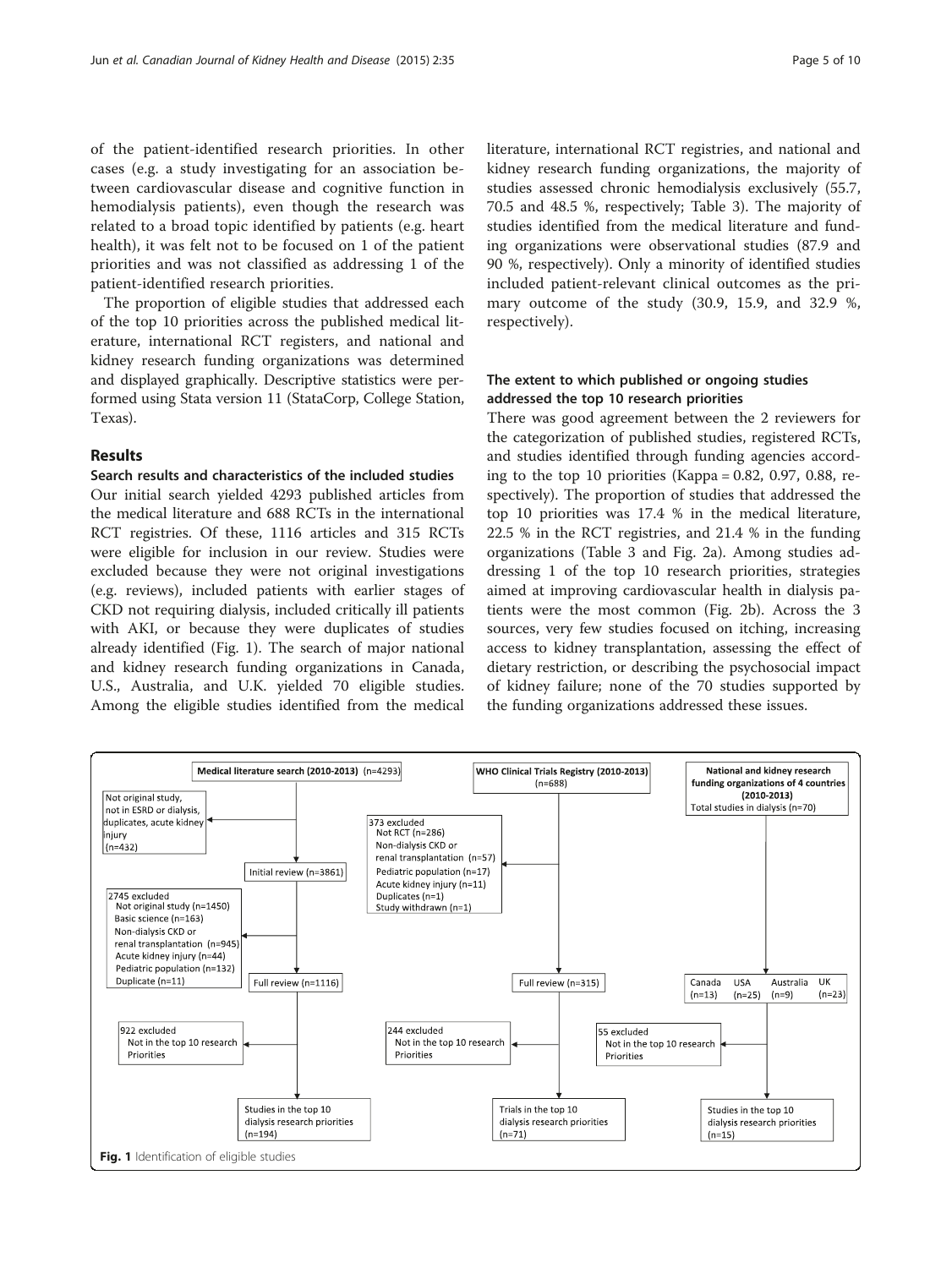<span id="page-5-0"></span>Table 3 Characteristics of the identified studies including adult patients on or nearing chronic dialysis

|                                                                               | Published studies in the<br>medical literature | Registered<br><b>RCTs</b> | Studies identified through funding organizations of<br>Canada, U.S., Australia, and U.K. |
|-------------------------------------------------------------------------------|------------------------------------------------|---------------------------|------------------------------------------------------------------------------------------|
| Study designs included                                                        | RCTs and observational<br>studies              | <b>RCTs</b>               | RCTs and observational studies                                                           |
| Eligible studies; n                                                           | 1116                                           | 315                       | 70                                                                                       |
| Studies in the top 10 priorities; n (%)                                       | 194 (17.4)                                     | 71(22.5)                  | 15(21.4)                                                                                 |
| Study type (%)                                                                |                                                |                           |                                                                                          |
| <b>RCT</b>                                                                    | 12.1                                           | 100                       | 10                                                                                       |
| Observational                                                                 | 87.9                                           | $\circ$                   | 90                                                                                       |
| Dialysis status (%)                                                           |                                                |                           |                                                                                          |
| Hemodialysis                                                                  | 55.7                                           | 70.5                      | 48.5                                                                                     |
| Peritoneal dialysis                                                           | 12.0                                           | 19.4                      | 15.7                                                                                     |
| Both                                                                          | 29.9                                           | 10.2                      | 35.7                                                                                     |
| Nearing dialysis                                                              | 2.3                                            | $\mathbf{0}$              | $\circ$                                                                                  |
| Assessed clinical outcomes as part of the primary<br>outcome of the study (%) | 30.9                                           | 15.9                      | 32.9                                                                                     |
| Primary funding type (%)                                                      |                                                |                           |                                                                                          |
| Academic <sup>a</sup>                                                         | 40.6                                           | 79.3                      | 100                                                                                      |
| Commercial <sup>b</sup>                                                       | 13.3                                           | 20.3                      | $\mathbf{0}$                                                                             |
| Unspecified                                                                   | 46.2                                           | 0.3                       | $\mathbf 0$                                                                              |

RCT randomized controlled trial, <sup>a</sup>Including public and not-for-profit funding; <sup>b</sup>including studies from the pharmaceutical industry

Overall, the proportion of studies consistent with the top 10 dialysis patient priorities was similar across the years from 2010 to 2013 (Additional file [2\)](#page-8-0).

## The proportion of recent research funding directed to studies addressing the top 10 research priorities

Of the 70 eligible clinical research studies identified through national and kidney research funding organizations (funded during 2010–2013), 13 were in Canada (total amount funded: CA \$844,158), 25 were in the U.S. (US \$9,342,407), 9 were in Australia (AU \$3,229,756), and 23 in the U.K. (UK ₤3,503,347). The proportion of research funding provided to studies addressing 1 of the top 10 dialysis research priorities across the 4 countries was 22.3, 20.6, 33.3, and 26.3 % respectively.

## The areas of research among studies not addressing the top 10 dialysis research priorities

Additional file [3](#page-8-0) describes the areas of focus of the studies that did not address the top 10 research priorities; assessment of hemodialysis-related interventions (unrelated to the top 10 research priorities (e.g. effect of acetate-free hemodiafiltration on cardiac troponin levels) was the most common topic across the medical literature, international RCT registries, and national and kidney research funding organizations (16.9, 29.1, and 36.4 % respectively).

#### **Discussion**

We found that most currently conducted clinical research does not address the top 10 research priorities identified by patients and their caregivers. Only about 20 % of clinical research, whether we looked at the medical literature published in the top 10 general medicine and top 5 nephrology journals, international RCT registries, or major national funding organizations, addressed the top 10 priorities relevant to patients on or nearing dialysis.

Even among studies that did focus on the top 10 patient priorities, there was wide variation in the attention received by each of the 10 priorities with 4 of them receiving virtually no attention. This is particularly concerning as most of these 4 priorities have been consistently identified as important areas by patients [[12](#page-8-0)–[14\]](#page-8-0).

The ultimate objective of nearly all health research is to improve the health outcomes of patients. Our findings show a critical gap between current research and what patients considered to be high priority, and may reflect the lack of patient engagement in research priority setting [\[15](#page-8-0), [16](#page-8-0)]. There is a limited number of studies comparing the research priorities of patients and healthcare providers [[17\]](#page-8-0). Our results are consistent with a previous study which focused on interventions for the treatment of osteoarthritis but that study did not use an established methodology to elicit patient priorities and was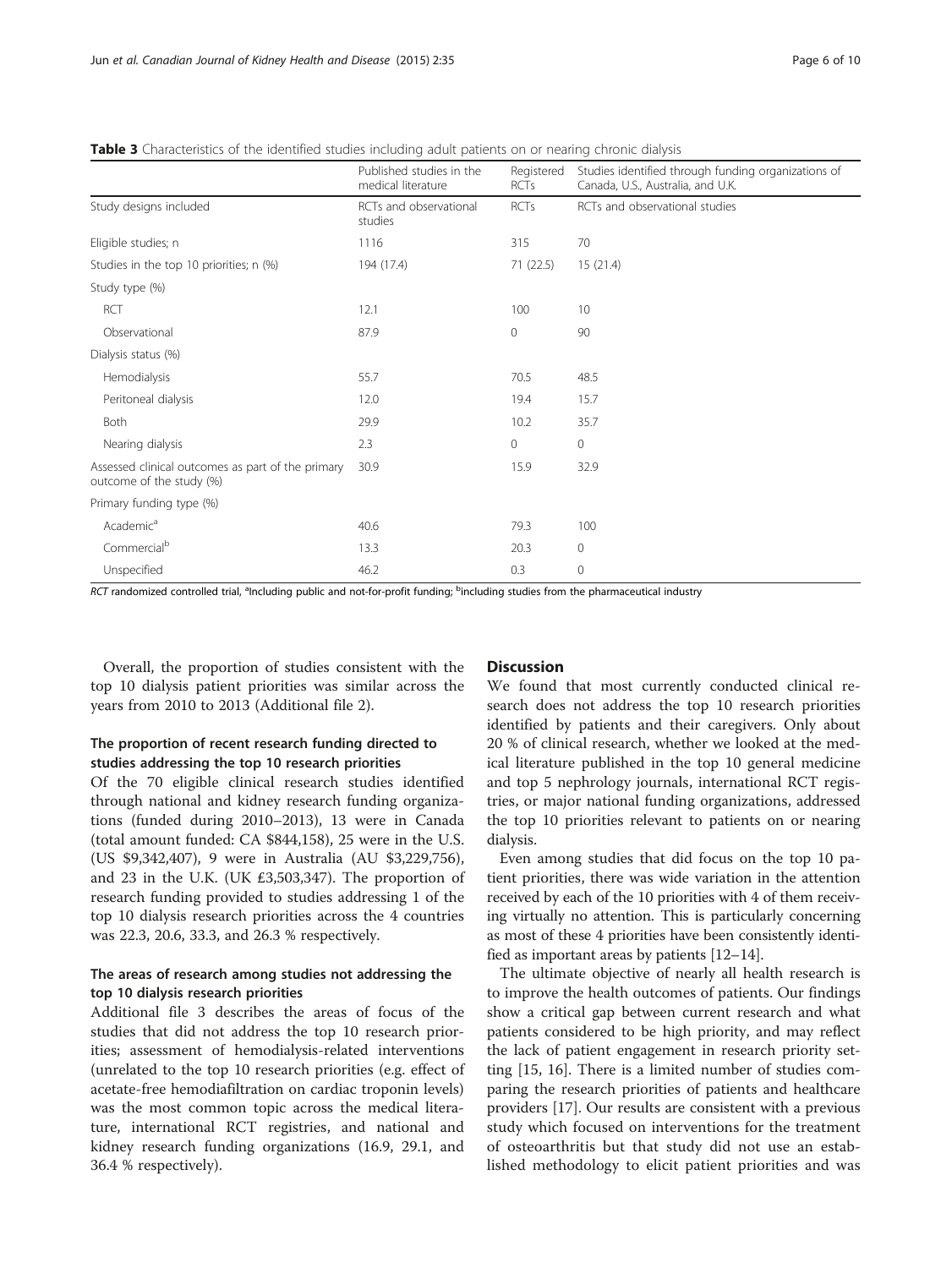<span id="page-6-0"></span>

published over a decade ago [[7](#page-8-0)]. Similar discrepancies have been observed across other areas of medicine [[18](#page-8-0), [19\]](#page-8-0).

## Why is there a gap between current research and the priorities of patients and why is this a problem?

Despite reports of increasing consumer involvement in research as early as 2001 [\[20\]](#page-8-0), there remains a large disparity between current research and the priorities of patients. This persistent gap may be explained by the lack of engagement of patients over the entire breadth of research [\[14\]](#page-8-0) and particularly by the limited involvement of patients during research proposal-setting processes [[21\]](#page-8-0) which have largely been driven by researchers often based on their own interests, the burden of disease [\[4](#page-8-0), [22\]](#page-8-0) as well as commercial interests. This is concerning because it suggests that the perspectives of those who may be most affected by the research evidence (i.e. patients) is not being incorporated in the conduct of current research. Consequently, the needs of patients may not be sufficiently met by funding agencies which are largely supported by public funds. We believe that addressing this gap is important for several reasons. First and foremost is the concept of fairness and justice - patients and their caregivers are the individuals most impacted by their disease, and they should be able to contribute to establishing research priorities. Indeed when provided with the opportunity, patients are not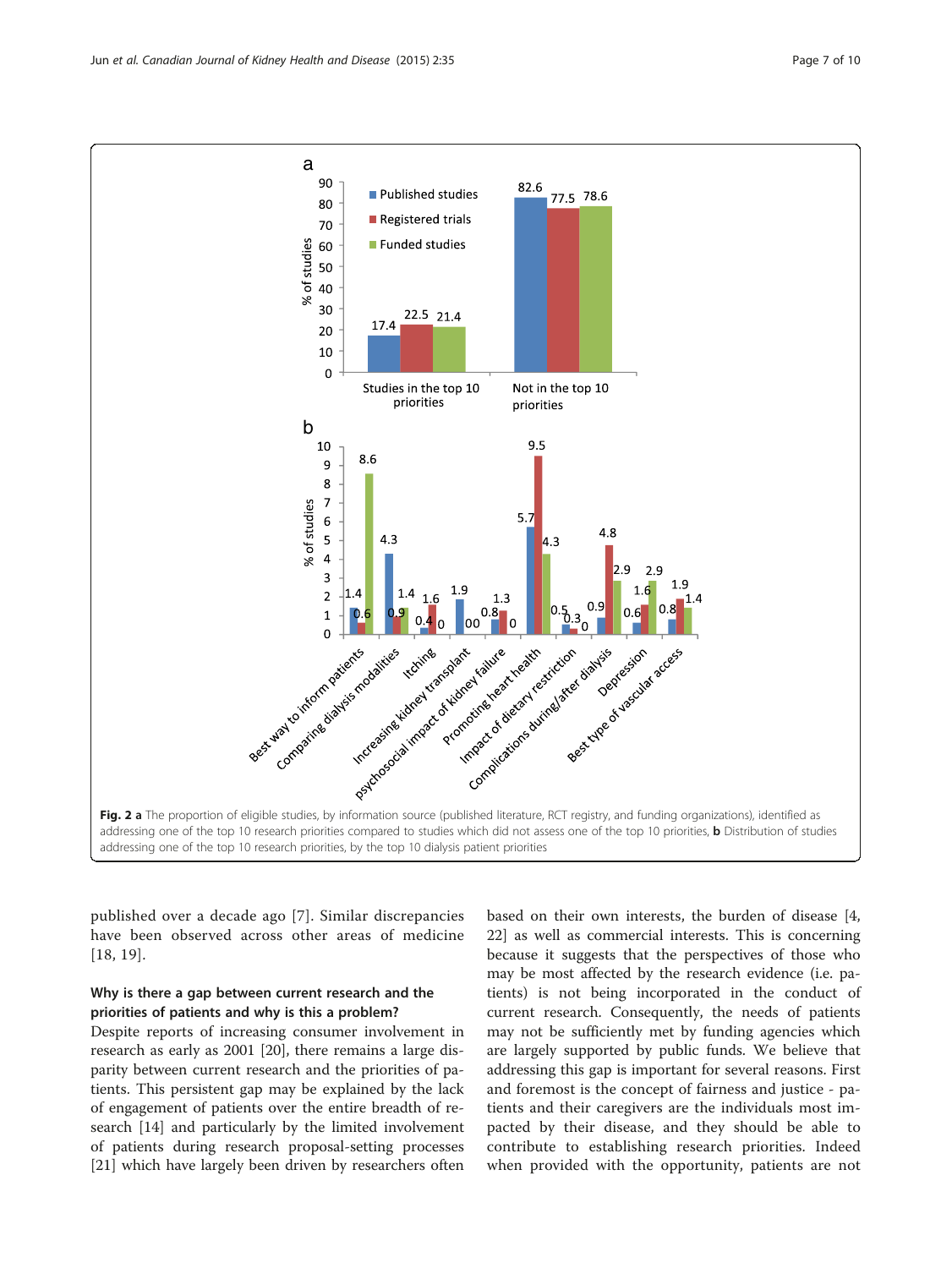only capable of contributing to research agenda prioritizations but can also significantly change it. A recent cluster RCT assessing the impact of involving patients in setting priorities for healthcare improvement in chronic care, noted that the priorities established through the incorporation of patients were significantly different than those set by healthcare professionals alone [[23](#page-8-0)].

Translating research findings into clinical practice has been challenging [[24\]](#page-8-0). The incorporation of patient perspectives in research will likely improve the translation of research results into clinical practice and policy by answering questions of highest relevance to patients and their caregivers [\[25\]](#page-8-0). In addition, patients and the public may be more likely to support the funding of research if they view the research as relevant, ultimately allowing for better implementation of study findings.

## How do we bridge the gap between current research and the priorities of patients?

While the overall gap between current research and patient priorities in this study was large, there is increasing awareness of the importance of patient priorities and some granting agencies are developing strategies to increase their focus on patient-oriented research. The U.K. has been active in this field and has been formally involving patient perspectives in research for almost 2 decades through INVOLVE, a National Institutes of Health Research (NIHR) initiative established in 1996 to support active public involvement in NIHR research [\[26](#page-8-0)]. The U.S. has established PCORI in 2010, which will receive \$3.5 billion through to September 2019 to determine effective strategies to improve the outcomes of patients through patient involvement [[27](#page-8-0)]. In Canada, SPOR was established in 2011 to focus on interventions and outcomes considered important by patients [[1\]](#page-8-0).

Better engagement of patients and their caregivers needs to be achieved to increase incorporation of their perspectives in research. Both INVOLVE and PCORI recommend the involvement of patients through the continuum of research, including the formulation of the research question, study conduct, (e.g. development of patient-tailored survey tools), and the dissemination of results (e.g. identify dissemination methods to maximize exposure) [[28](#page-8-0)–[30\]](#page-8-0). Reports from INVOLVE assessing the impact of patient involvement on research identified a number of benefits including the development and clarification of the research question resulting in a better understanding of the needs of patients and overall improvements in recruitment rates and data collection [[31](#page-8-0), [32\]](#page-8-0). The James Lind Alliance research priority setting process supports the use of surveys as well as face-to-face interviews to form priority-setting partnerships which bring together patients, their

caregivers, and clinicians to elicit research uncertainties [\[33](#page-9-0)] which have been implemented across varying fields of medicine [\[8,](#page-8-0) [33](#page-9-0)–[36](#page-9-0)].

We are not suggesting that all research must focus on patient priorities. Investigator-initiated research, particularly in the basic sciences, allows for innovative and sometimes unanticipated discoveries, generating new ideas and findings which have important implications for the management of patients in the future. This review does not negate the importance of other areas of research beyond the patient priorities (or research in basic science) but rather reinforces the need to better incorporate the perspectives of patients and their carers, perhaps through targeted funding strategies, so that the gap between current research and the priorities of patients can be narrowed.

Our review was based on a systematic and comprehensive search strategy to identify the most recently completed and ongoing studies from multiple international sources. However, our study has limitations. The top 10 research priorities of patients and caregivers were determined by a Canadian survey and workshop, and it is likely that another priority setting exercise would have yielded a slightly different top 10. However, we used a standard methodology [[9\]](#page-8-0) and are confident that the top 10 priorities are all important to patients and their caregivers. In addition, while the top 10 priorities we used to categorize included studies were identified through a Canadian survey, the published literature, RCT registries, and funding organizations were not limited to Canada. The top research priorities may vary across different countries. It is possible that certain published studies consistent with the top 10 priorities (e.g. those related to kidney transplantation and the psychosocial impact of kidney failure) were published in journals not included in our search strategy. It is also possible that the proportion of papers that are consistent with patient priorities is different in journals with lower impact factors. While the priorities identified by patients could in some cases be addressed by basic science experiments, our review excluded studies in these areas because basic science research is often directed toward understanding basic disease mechanisms, and it is difficult to determine their relevance to patients for some time. This makes it challenging to categorize many basic science research studies according to the top 10 dialysis research priorities. We included all clinical investigations, including translational research (defined in Methods), where the intent and relevance of the study to the top 10 categories was easier to assess. Finally, our research priority setting process did not involve policymakers and it is possible that their priorities would have been different from the priorities identified by patients and their caregivers.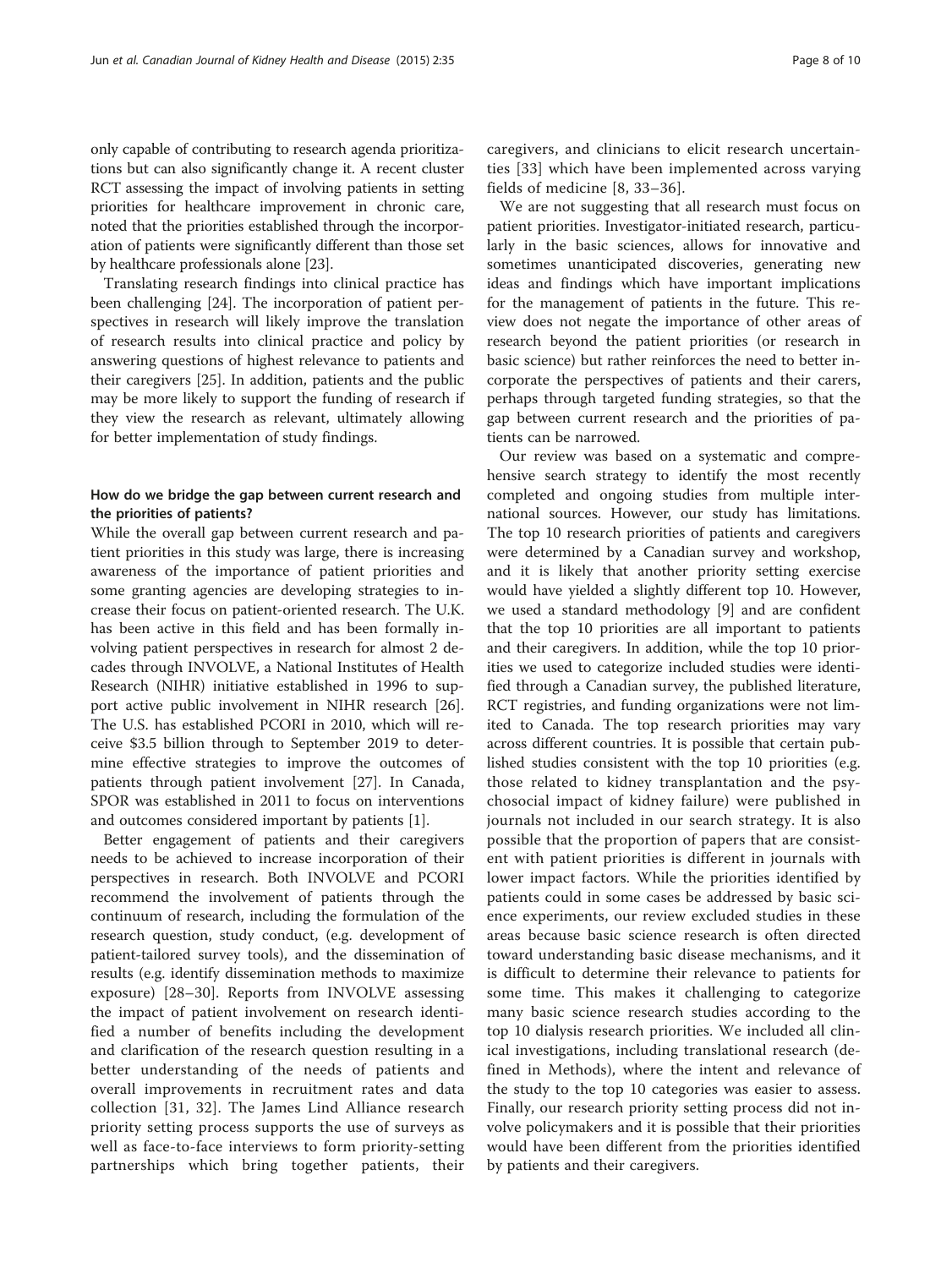<span id="page-8-0"></span>The majority of current research in patients on or nearing dialysis is in areas outside the top research priorities identified by patients, their caregivers, and their health care providers. Greater involvement of patients and their caregivers is needed so that the disparity between research and the needs of patients can be bridged.

## Additional files

[Additional file 1:](http://www.cjkhd.org/content/supplementary/s40697-015-0070-9-s1.docx) Search strategy. (DOCX 22 kb)

[Additional file 2:](http://www.cjkhd.org/content/supplementary/s40697-015-0070-9-s2.docx) The distribution of the proportion of studies which were consistent with at least 1 of the top 10 dialysis patient priorities by year (2010 – 2013). (DOCX 81 kb)

[Additional file 3:](http://www.cjkhd.org/content/supplementary/s40697-015-0070-9-s3.docx) Studies not addressing the top 10 research priorities categorized based on a 41 category taxonomy of major kidney research areas. (DOCX 69 kb)

#### Competing interests

The authors declare that they have no competing interests.

#### Authors' contributions

BRH had full access to all of the data in the study and takes responsibility for the integrity of the data and the accuracy of the data analysis. MJ, BJM, AL, and BRH contributed to the study concept and design. MJ contributed to the statistical analyses and all authors contributed to the analysis and interpretation of the data. MJ drafted the initial manuscript and all authors contributed to the critical revision of the manuscript. All authors read and approved the final manuscript.

#### Acknowledgements

MJ was supported by postdoctoral fellowships from the Canadian Institutes of Health Research (CIHR) and Alberta Innovates Health Solutions (AIHS), and an early career fellowship from the National Health and Medical Research Council of Australia (NHMRC). BRH was supported by the Roy and Vi Baay Chair in Kidney Research. The funding organizations had no role in the design and conduct of the study; in the collection, analysis, and interpretation of the data; or in the preparation, review, or approval of the manuscript.

#### Author details

<sup>1</sup>University of Calgary, Cumming School of Medicine, Division of Nephrology, Health Sciences Building, 3330 Hospital Drive NW, Calgary T2N 4N1AB, Canada. <sup>2</sup>Department of Community Health Sciences, University of Calgary, Calgary, AB, Canada. <sup>3</sup>Li Ka Shing Knowledge Institute of St Michael's Hospital, Toronto, ON, Canada. <sup>4</sup> Faculty of Medicine, University of Toronto, Toronto, ON, Canada. <sup>5</sup>Oxford, UK.

#### Received: 21 May 2015 Accepted: 10 August 2015 Published online: 01 October 2015

#### References

- 1. Canadian Institutes of Health Research. Canada's Strategy for Patient-Oriented Research. Available at [http://www.cihr-irsc.gc.ca/e/44000.html#a1.1.](http://www.cihr-irsc.gc.ca/e/44000.html#a1.1) Accessed July 21, 2015.
- 2. Fleurence R, Selby JV, Odom-Walker K, Hunt G, Meltzer D, Slutsky JR, et al. How the Patient-Centered Outcomes Research Institute is engaging patients and others in shaping its research agenda. Health Aff. 2013;32(2):393–400.
- 3. Patient-Centered Outcomes Research Institute. Patient-Centered Outcomes Research. Available at [http://www.pcori.org/research-results/patient](http://www.pcori.org/research-results/patient-centered-outcomes-research)[centered-outcomes-research](http://www.pcori.org/research-results/patient-centered-outcomes-research). Accessed 17 Aug, 2015 .
- 4. Chalmers I, Bracken MB, Djulbegovic B, Garattini S, Grant J, Gulmezoglu AM, et al. How to increase value and reduce waste when research priorities are set. Lancet. 2014:383(9912):156-65.
- 5. Ong BN, Hooper H. Involving users in low back pain research. Health Expect. 2003;6(4):332–41.
- 6. Caron-Flinterman JF, Broerse JE, Teerling J, Bunders JF. Patients' priorities concerning health research: the case of asthma and COPD research in the Netherlands. Health Expect. 2005;8(3):253–63.
- 7. Tallon D, Chard J, Dieppe P. Relation between agendas of the research community and the research consumer. Lancet. 2000;355(9220):2037–40.
- 8. Manns B, Hemmelgarn BR, Lillie E, Dip SC, Cyr A, Gladish M, et al. Setting research priorities for patients on or nearing dialysis. Clin J Am Soc Nephrol. 2014;9(10):1813–21.
- 9. James Lind Alliance. JLA Method. Available at [http://www.lindalliance.org/](http://www.lindalliance.org/JLA_Method.asp) [JLA\\_Method.asp](http://www.lindalliance.org/JLA_Method.asp). Accessed 21 July, 2015.
- 10. Levac D, Colquhoun H, O'Brien KK. Scoping studies: advancing the methodology. Implement Sci. 2010;5:69.
- 11. Cohen J. A coefficient of agreement for nominal scales. Educ Psychol Meas. 1960;20(1):37.
- 12. Kidney Research UK. Patients at the heart of research patients' survey. 2013. Available at [http://www.kidneyresearchuk.org/file/research/Patient-](http://www.kidneyresearchuk.org/file/research/Patient-SurveyEmail.pdf)[SurveyEmail.pdf](http://www.kidneyresearchuk.org/file/research/Patient-SurveyEmail.pdf). Accessed July 21, 2015.
- 13. Tong A. Exploring research priorities in chronic kidney disease. Available at [http://www.cochrane-renal.org/docs/CKDprioritiesworkshop\\_summaryreport\\_](http://www.cochrane-renal.org/docs/CKDprioritiesworkshop_summaryreport_FINAL_140414lowres.pdf) [FINAL\\_140414lowres.pdf](http://www.cochrane-renal.org/docs/CKDprioritiesworkshop_summaryreport_FINAL_140414lowres.pdf). Accessed 17 Aug, 2015.
- 14. Tong A, Chando S, Crowe S, Manns B, Winkelmayer WC, Hemmelgarn B, et al. Research priority setting in kidney disease: a systematic review. Am J Kidney Dis. 2015;65(5):674–83.
- 15. Mehrotra R, Agarwal A, Bargman JM, Himmelfarb J, Johansen KL, Watnick S, et al. Kidney Research National Dialogue (KRND): dialysis therapies: a national dialogue. Clin J Am Soc Nephrol. 2014;9:812–4.
- 16. Rys-Sikora KE, Ketchum CJ, Star RA, Kidney Research National Dialogue (KRND) Editorial Board. Kidney research national dialogue overview and commentary. Clin J Am Soc Nephrol. 2013;8:1599–602.
- 17. Oliver S, Gray J. A bibliography of research reports about patients', clinicians, and researchers' priorities for new research. London, UK: James Lind Alliance; 2006. Available at [http://www.lindalliance.org/pdfs/JLA\\_Oliver%20and%20Gray%20](http://www.lindalliance.org/pdfs/JLA_Oliver%20and%20Gray%20report%2007_01_20.pdf) [report%2007\\_01\\_20.pdf](http://www.lindalliance.org/pdfs/JLA_Oliver%20and%20Gray%20report%2007_01_20.pdf). Accessed July 21, 2015.
- 18. Crowe S, Fenton M, Hall M, Cowan K, Chalmers I. Patients', clinicians' and the research communities' priorities for treatment research: there is an important mismatch. Res Involvement Engagement. 2015;1(2):1-10.
- 19. Cykert S, Kissling G, Hansen CJ. Patient preferences regarding possible outcomes of lung resection. What outcomes should preoperative evaluations target? Chest. 2000;117:1551–9.
- 20. Hanley B, Truesdale A, King A, Elbourne D, Chalmers I. Involving consumers in designing, conducting, and interpreting randomised controlled trials: questionnaire survey. BMJ. 2001;322:519–23.
- 21. Staley K, Hanley B. Scoping research priority setting, and the presence of patient and public involvement, with UK clinical research organisations and funders. [http://www.lindalliance.org/](http://www.lindalliance.org/Scoping_research_priority_setting_PPI.asp) [Scoping\\_research\\_priority\\_setting\\_PPI.asp.](http://www.lindalliance.org/Scoping_research_priority_setting_PPI.asp) Accessed July 21, 2015.
- 22. Gillum LA, Gouveia C, Dorsey ER, Pletcher M, Mathers CD, McCulloch CE, et al. NIH disease funding levels and burden of disease. PLoS One. 2011;6(2), e16837.
- 23. Boivin A, Lehoux P, Lacombe R, Burgers J, Grol R. Involving patients in setting priorities for healthcare improvement: a cluster randomized trial. Implement Sci. 2014;9:24.
- 24. Stevens LA, Levin A. Translating research findings of chronic kidney disease management to clinical practice: challenges and opportunities. Adv Ren Replace Ther. 2004;11(1):66–75.
- 25. Frank L, Basch E, Selby JV. The PCORI Perspective on Patient-Centered Outcomes Research. JAMA. 2014;312(15):1513–4.
- 26. INVOLVE. [http://www.invo.org.uk/about-involve/.](http://www.invo.org.uk/about-involve/) Accessed July 21, 2015.
- 27. Patient-Centered Outcomes Research Institute. How we're funded. [http://](http://www.pcori.org/about-us/how-were-funded/)
- [www.pcori.org/about-us/how-were-funded/](http://www.pcori.org/about-us/how-were-funded/). Accessed July 21, 2015. 28. INVOLVE. INVOLVE Strategy 2012–2015. [http://www.invo.org.uk/wp-content/](http://www.invo.org.uk/wp-content/uploads/2012/04/INVOLVEStrategy2012-15.pdf)
- [uploads/2012/04/INVOLVEStrategy2012-15.pdf.](http://www.invo.org.uk/wp-content/uploads/2012/04/INVOLVEStrategy2012-15.pdf) Accessed July 21, 2015. 29. INVOLVE. INVOLVE Work plan 2013–2016. [http://www.invo.org.uk/wp-content/](http://www.invo.org.uk/wp-content/uploads/2015/01/Updated-INVOLVE-work-plan-2013-2016-Sept-2014.pdf) [uploads/2015/01/Updated-INVOLVE-work-plan-2013-2016-Sept-2014.pdf](http://www.invo.org.uk/wp-content/uploads/2015/01/Updated-INVOLVE-work-plan-2013-2016-Sept-2014.pdf).
- Accessed July 21, 2015. 30. Patient-Centered Outcomes Research Institute. PCORI patient and family engagement rubric. [http://www.pcori.org/sites/default/files/Engagement-](http://www.pcori.org/sites/default/files/Engagement-Rubric.pdf)[Rubric.pdf](http://www.pcori.org/sites/default/files/Engagement-Rubric.pdf). Accessed 17 Aug, 2015.
- 31. INVOLVE. Exploring the impact of public involvement on the quality of research: examples. Eastleigh, UK: INVOLVE; 2013.
- 32. Staley K. Exploring impact: Public involvement in NHS, public health and socia care research. Eastleigh, UK: INVOLVE; 2009.